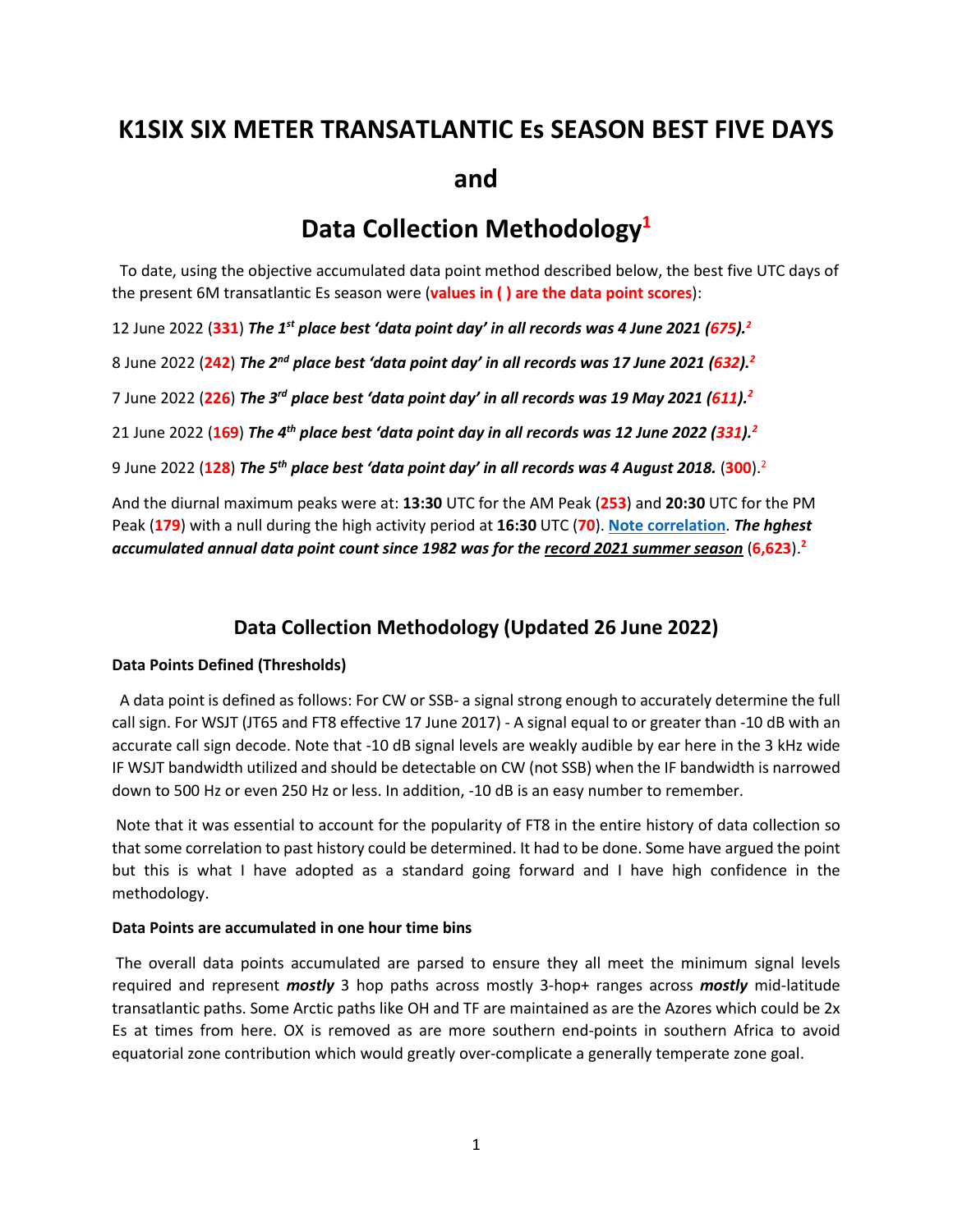After the initial parsing, the time stamped data are placed into one of 24 one hour UTC time bins for the particular UTC date then parsed again. This time to remove any dupes. No duplicate call signs are allowed within any one hour time bin to ensure that the total data point count for each individual hour represents unique stations. The data counts for each individual hour are then placed in a master spreadsheet.

This process continues until all hours for a day's run are completed. Daily dupes are allowed in different hourly bins but never within a unique hourly bin. Once entered into the master spreadsheet, hourly data point counts are summed with all previous years' hourly counts to produce a diurnal plot such as **[this](https://www.k1six.com/K1SIX_XATL_DiurnalVariation.pdf)**. Diurnal plots for transatlantic and **[far east paths](https://www.k1six.com/K1SIX_JA_SSSP.pdf)** are updated annually along with the models from contributors in the Es\_Predict.xls spreadsheet on my website at **<https://www.k1six.com/>**.

The file ALL.txt within the WSJT-X application is the source for all WSJT data collected. I hit STOP then Open Log Directory, choose ALL.txt then File Save As to a transport thumb drive during a "run" renaming the exported file to something like "ALL062521 12Z" and compile on a separate workstation. The compilation run can be as small as 1 hour, batches of several hours or several days. Once I ensure I have a good file transport, I hit Erase ALL.txt, hit MONITOR and start all over again. Usually at the top of the hour. Each "Time Bin" starts at the top of the UTC hour and runs through 59 minutes, 59 seconds after that hour. They are plotted at half past the hour for best resolution and to avoid confusion. Thus, a "time bin" starting at 12:00 UTC would have the results plotted at 12:30 UTC. **[CLICK HERE FOR A 4 JULY 2021 JA](https://www.k1six.com/Parsed_JA.txt)  OPENING EXAMPLE OF [MANUALLY PARSED HOURLY SUMMARY DATA PREPARED](https://www.k1six.com/Parsed_JA.txt) FOR IMPORT.**

 The parsing process is manual at this time and can be time consuming after a busy day, taking up to three days to catch up. But it's a learning process as I develop an outline for an automated import/parsing utility to be embedded within the master MS Excel spreadsheet.

# **Daily data point counts and compilation**

The final step in the process of compilation is to take the sum of all accumulated data points for a given UTC day and place them in the daily database portion of the master spreadsheet for a unique date (MM/DD). These are recorded for each year then summed to estimate some statistical assessments of things like **[summer Es season 3x Es seasonal probabilities](https://www.k1six.com/CHART_SEASONAL_XATL_BaselineProb.pdf)** (from which **[single hop probabilities](https://www.k1six.com/1_Hop_Probability.pdf)** can be statistically derived from which any number of hop probabilities can be statistically derived), **[a season](https://www.k1six.com/K1SIX_XATL_Days_Open.pdf)  [report card](https://www.k1six.com/K1SIX_XATL_Days_Open.pdf)** to compare against previous seasons with a projection, estimated quality, etc., etc. Please note that I am presently using 3 past year moving average projections which is subject to change. 4 of these will fit into the span between solar maximums. Past moving average projections account for the dynamics of change from the influences of *modern* history. And there have been many influences over the past 10 years! WSJT-X is certainly one of them.

# **Operational Planning using Statistical Modeling (use fractions)**

The best dates and times to operate can be estimated to a reasonable degree of accuracy by using the following formula where **X** equals the % chance of probability for a desired path:

# **X [= DIURNAL](https://www.k1six.com/K1SIX_XATL_DiurnalVariation.pdf) Prob. % (A) x [UNIQUE](https://www.k1six.com/SEASONAL_XATL_BaselineProb.pdf) o[r BLENDED](https://www.k1six.com/Multisource_LongHaul_DailyEs_Prob.pdf) SEASONAL Prob. % (B) x CHAOS Prob. % (C)**

Chaos cannot be modeled. An example of chaos is when a similarly capable neighbor only 7 miles away is working stations you can't even hear. This is caused by ray focusing, particularly during multi-hop events. The more hops, the more likely this is to occur. At times just waiting can bring you into the path footprint as the dynamics of multiple interrelated complex refraction points comes into play for your benefit.